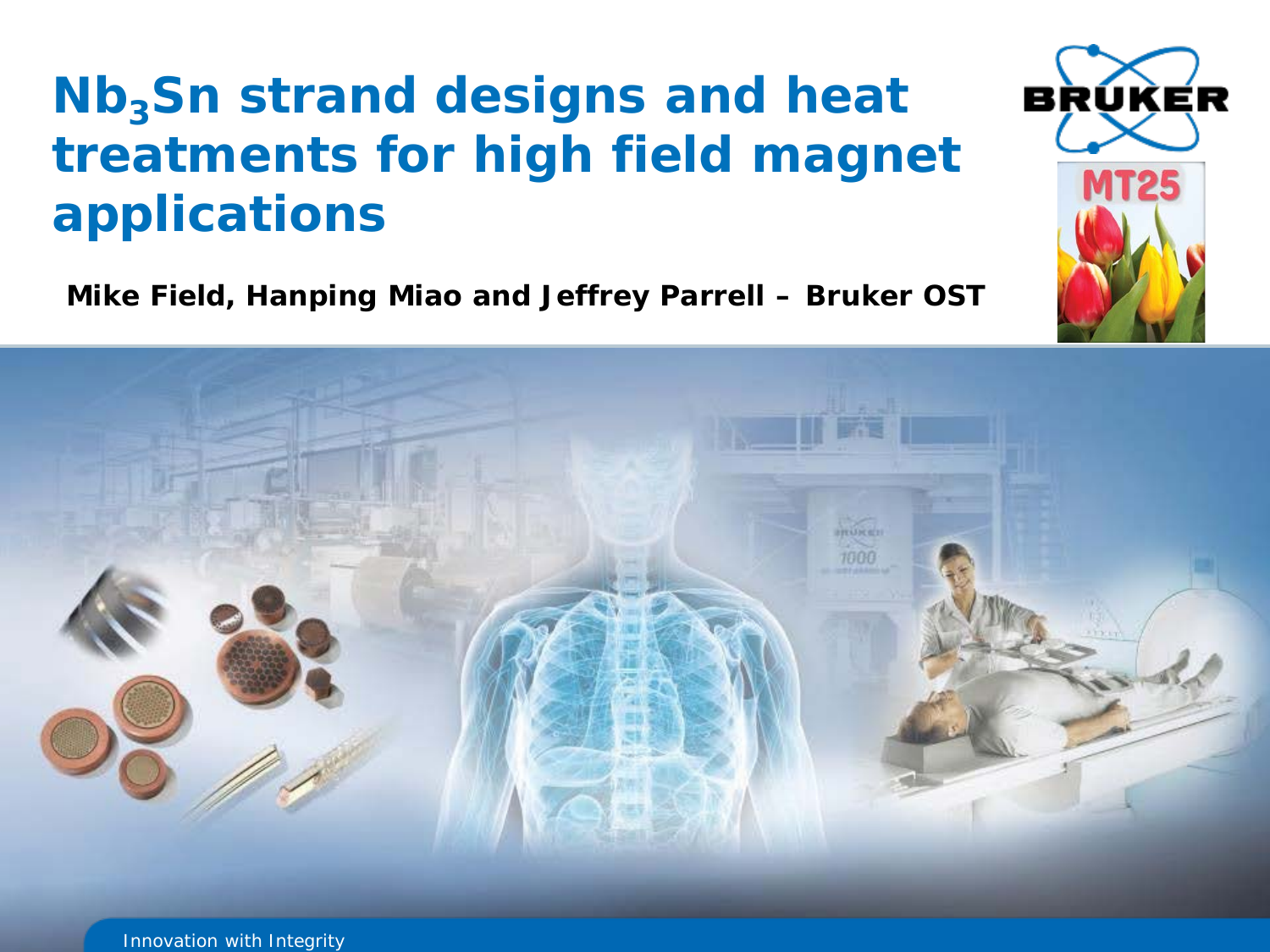



- $Nb<sub>3</sub>$ Sn is flexible in the marketplace
	- Accelerators
		- Key needs high J<sub>c</sub> & high RRR & low D<sub>eff</sub>
	- High Field Solenoids
		- Key needs highest  $J_e$
	- Undulators
		- Key needs low  $D_{\text{eff}}$  & high J<sub>c</sub>
- **Summary**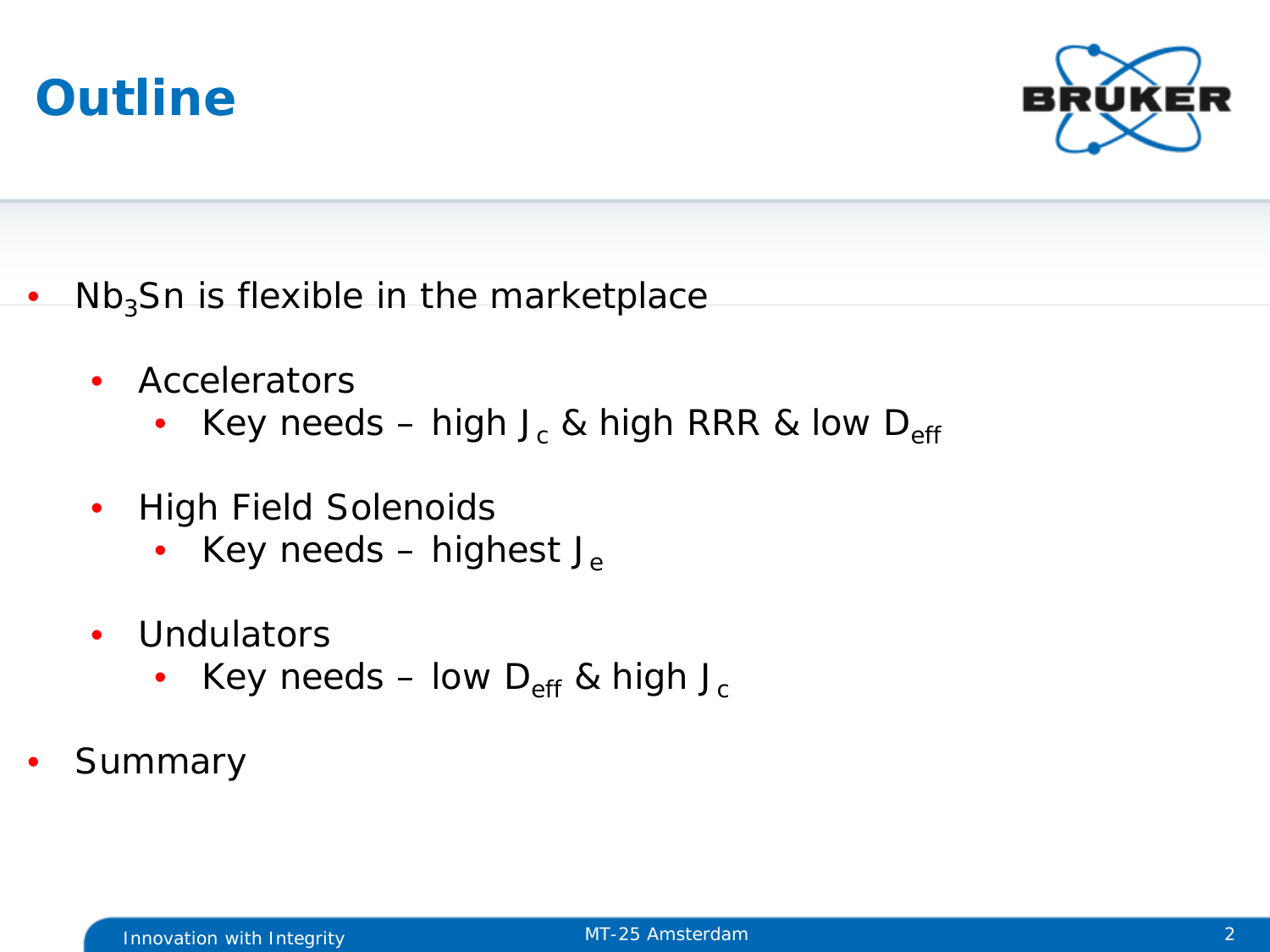### **Who is Bruker EST?**





Innovation with Integrity MT-25 Amsterdam 3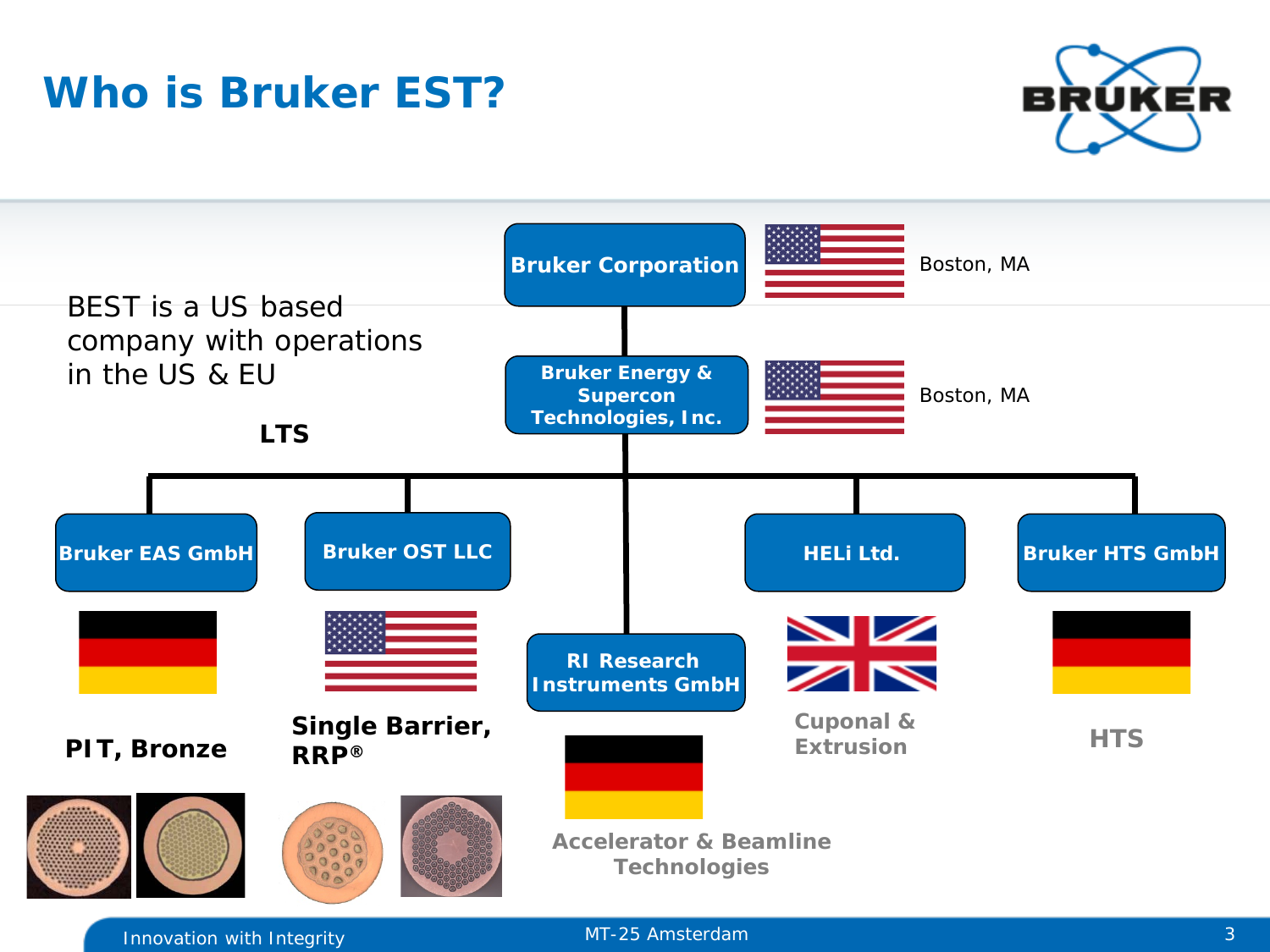### **Nb<sub>3</sub>Sn strand designs are flexible**





**Distributed Barrier: RRP® (B-OST) and PIT (B-EAS) – high Nb% and Sn% for highest J<sub>c</sub> and J<sub>e</sub>** 

Applications:

- High Field NMR
- **Cyclotrons**
- Accelerator grade high field magnets
- Hybrid magnet high field outserts
- **Undulators**



#### **Single Barrier – Discrete filaments, lowest losses**

Applications:

- **ITER Coils**
- low loss fast ramping magnets
- Cryogen free high field magnets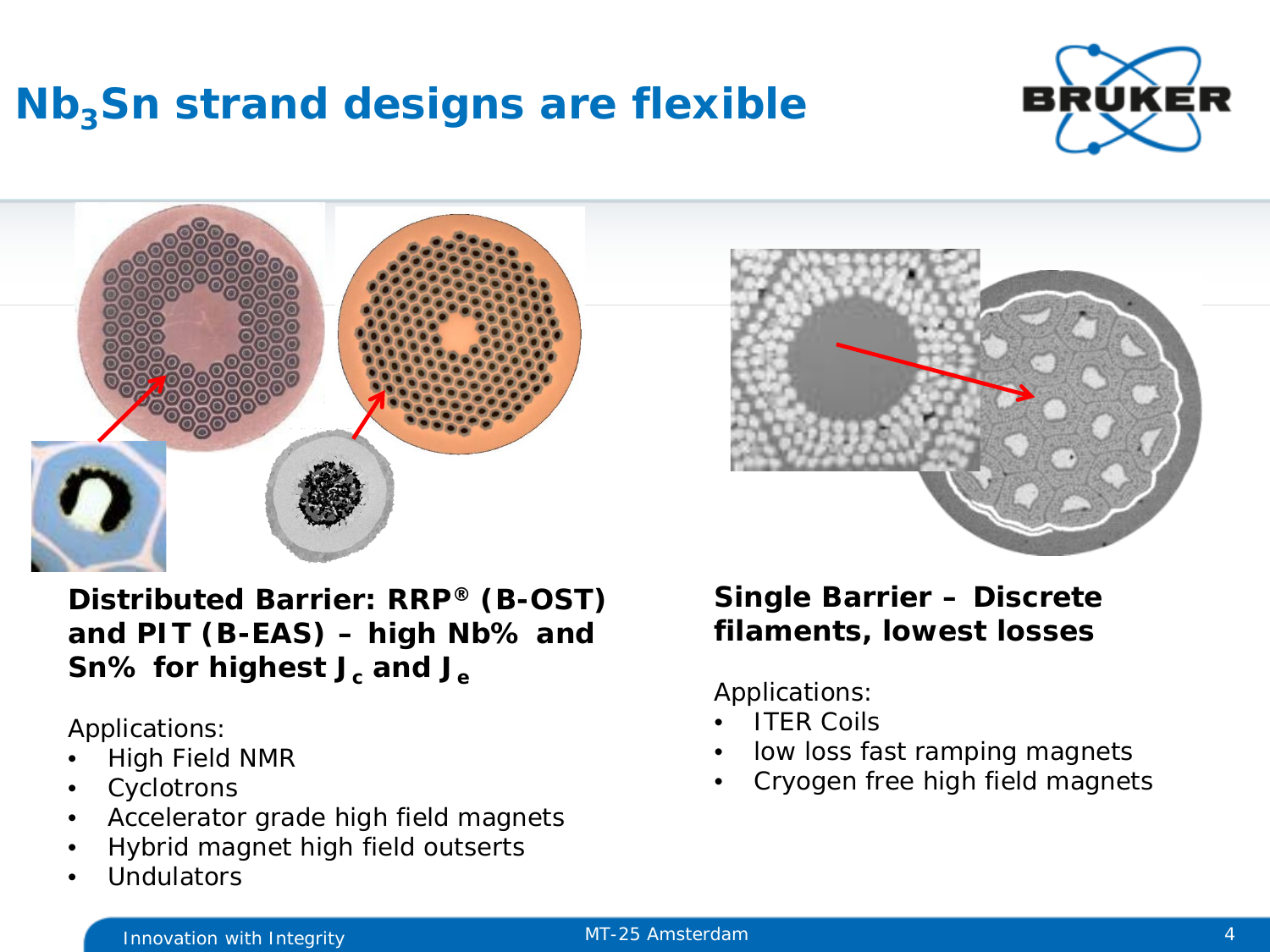

0.7 mm 108/127 stack RRP® ( $D_s$  = 45 µm)

• 700 km manufactured to date

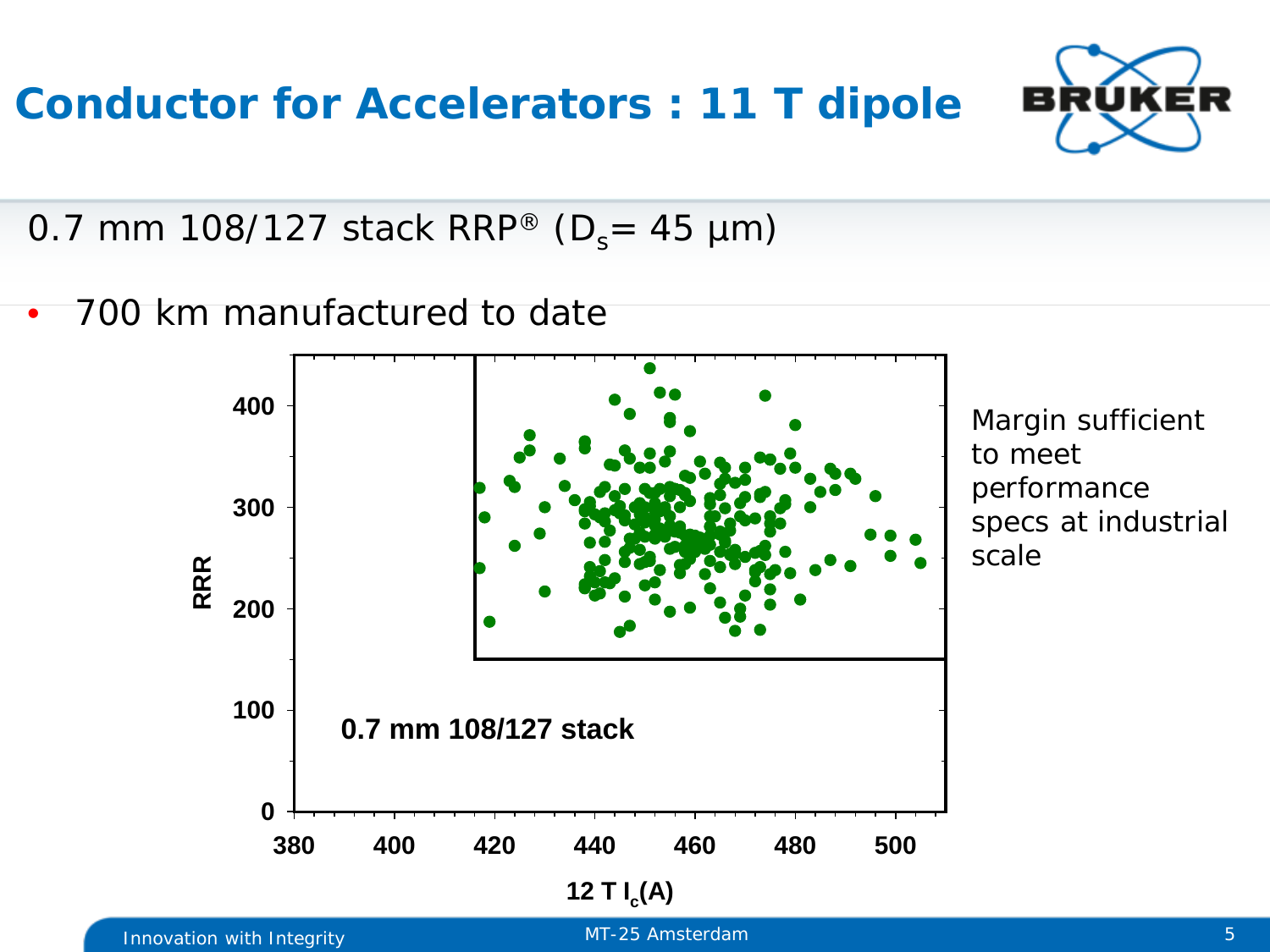

0.85 mm 108/127 stack RRP® ( $D_s$ = 55 µm)

- l, • 700 km manufactured to date
	- Heat treatment adjusted to improve performance margin

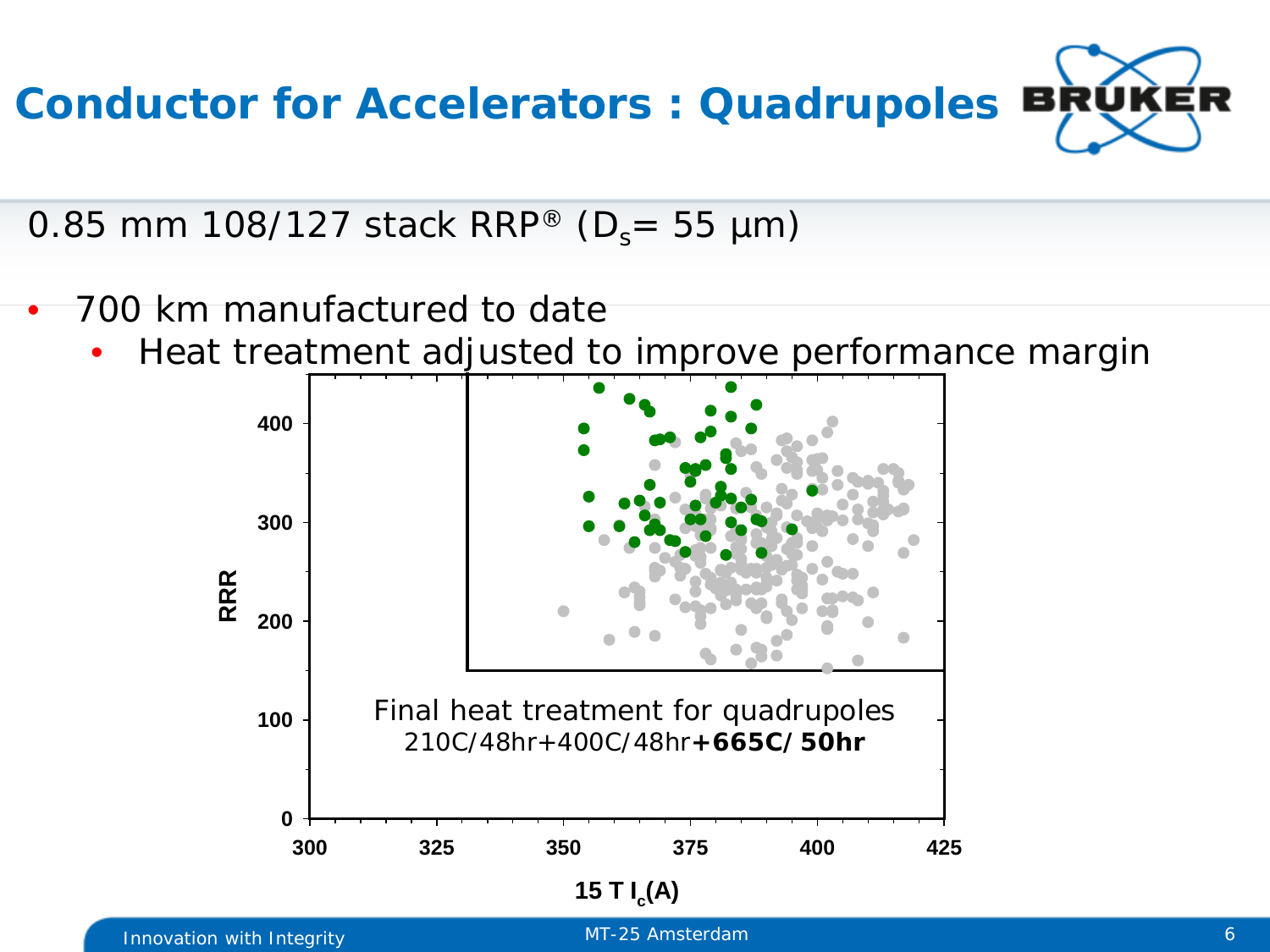# **Future accelerators: room for RRP® gains**

Reasons to be optimistic about the tug of war between  $J_c$ ,  $D_{eff}$ , RRR:

- J<sub>c</sub> data points are close to FCC needs
	- New understanding of what happens during heat treatments; i.e. minimizing Nausite formation to maximize fine grained  $Nb<sub>3</sub>Sn$  (C. Sanabria, FSU-ASC Wed-Mo-Pl6)

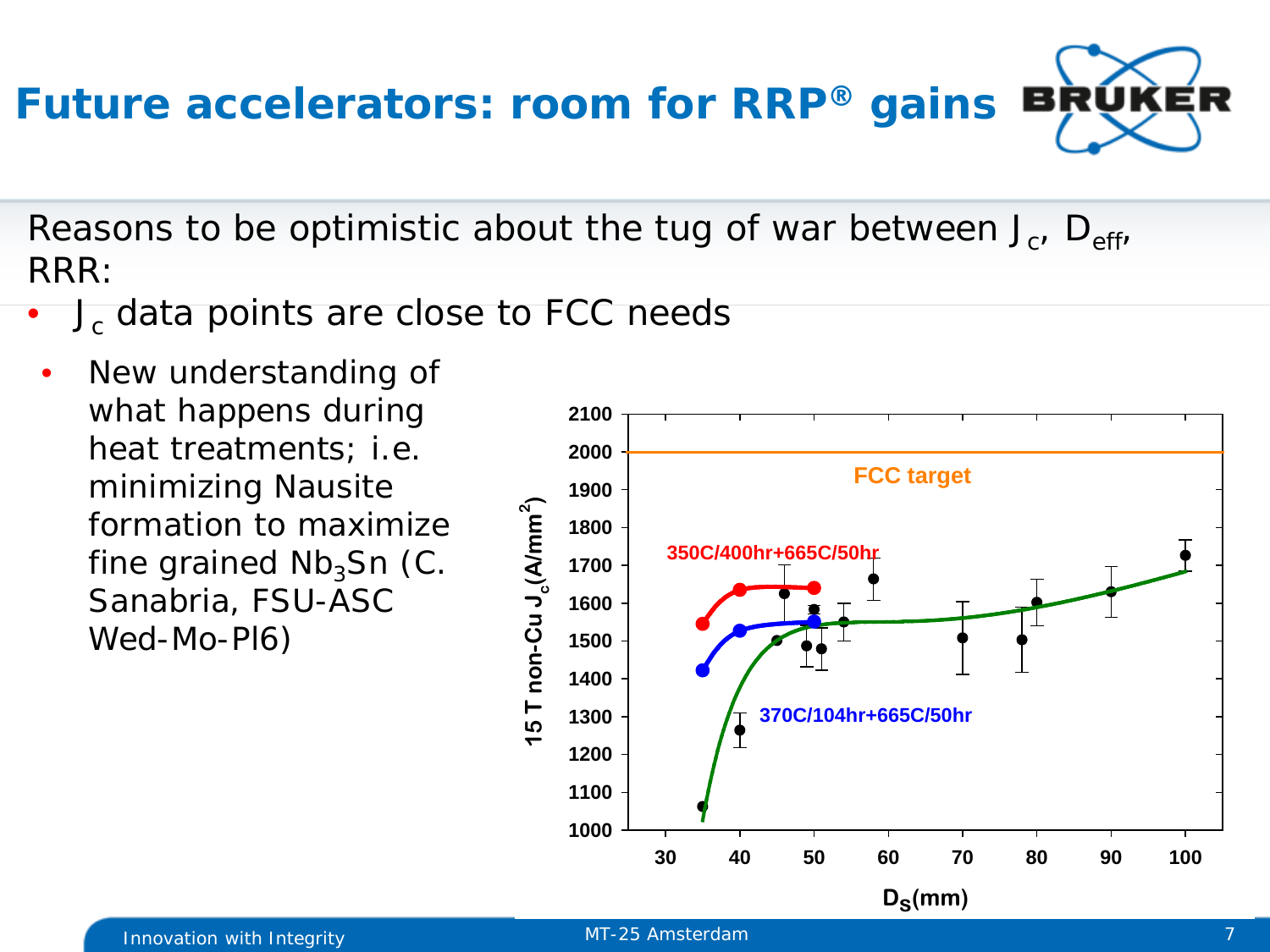**Future accelerators: room for RRP® gains**

- How do we get closer to  $J_c(15 T) = 2000 A/mm^2$ ?
	- We need to understand and reduce variation
	- Renewed effort to modify strand for  $16$  T J<sub>c</sub> (past emphasis on  $\sim$  12 T and RRR)
		- now exploring changes to subelement to push up high field performance
			- Graded LAR
			- Quartenary doping with Ti and Ta
- Extrinsic influences on RRR –can we use these for good, to boost RRR?
	- Influence on the reaction environment on the conductivity of the copper jacket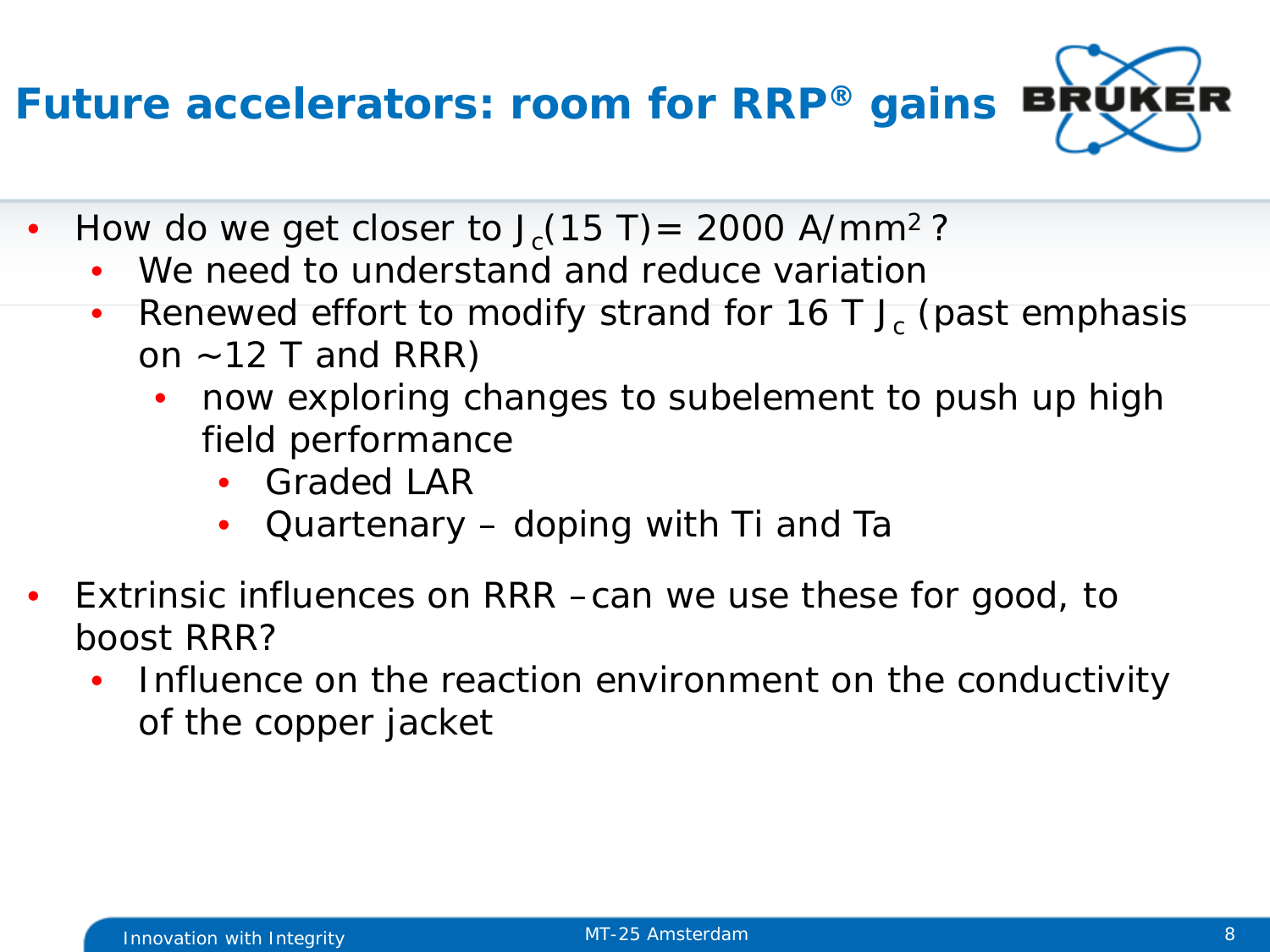### **Conductor for Solenoids**

- Solenoids lab magnets, NMR, cyclotrons – RRP® & PIT
	- Reliable persistent joints (Nb barrier, not Ta)
	- Homogenous filaments, high N values
- RRP® Applications demand highest  $J_e$ , Cu: NC ~ 0.7
- PIT 114…288 elements
	- $D_s \sim 40$  to 65 µm
	- Cu:  $NC 1.20 1.35$
	- $J_c$  (non-Cu) > 2500 A/mm² @ 12 T, RRR > 100



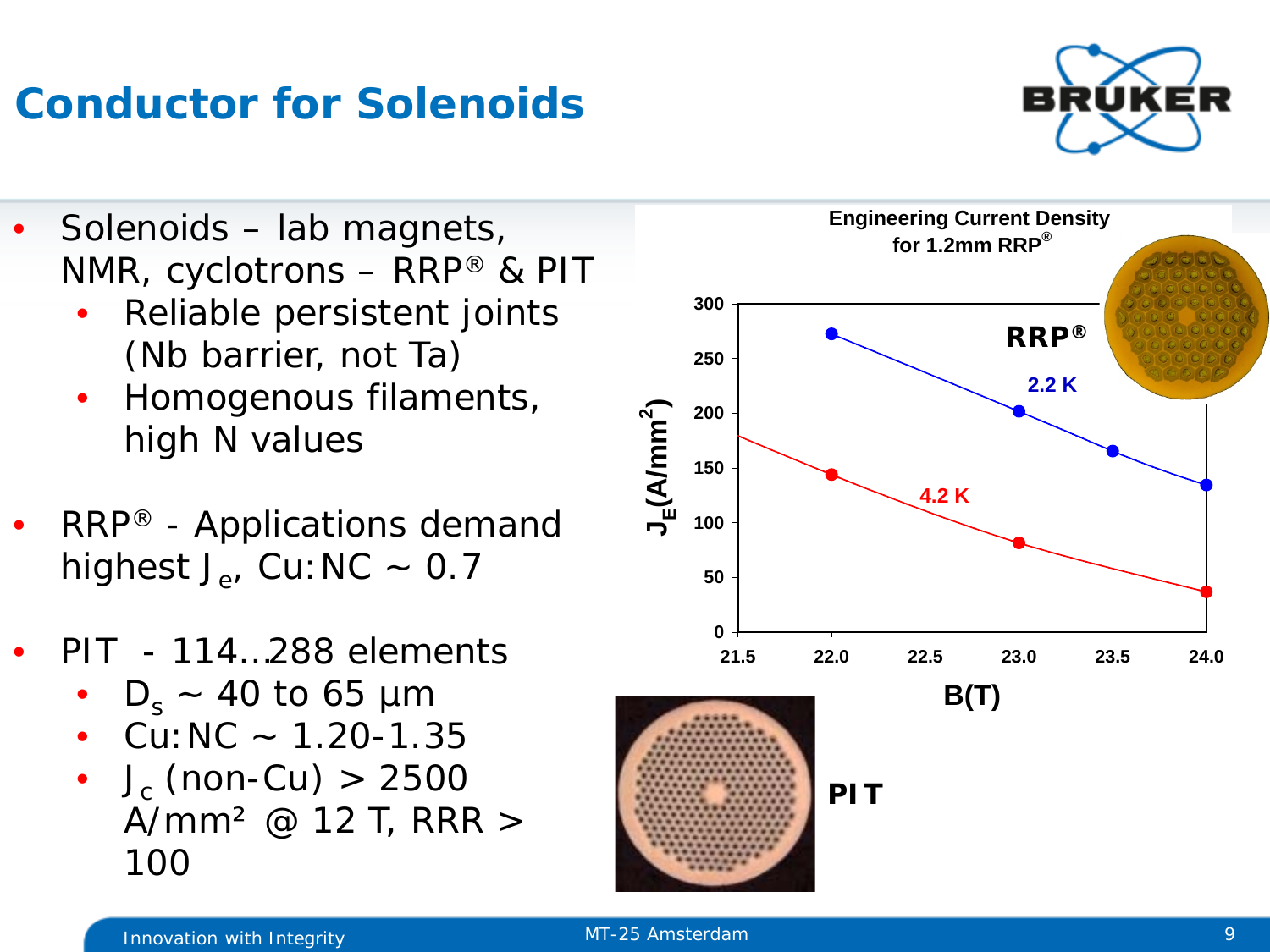### **Conductor for Undulators**



• Undulators - difficult to obtain both high  $J_c$  and high RRR when subelement size small (e.g. 35 µm)

| Key adjustments to 169 stack 0.6mm<br>(D <sub>s</sub> = 35 µm) RRP® conductor design | $J_c(4.2 K, 12 T)$       | <b>RRR</b> |
|--------------------------------------------------------------------------------------|--------------------------|------------|
| Nb:Sn 3.4:1, standard barrier,<br>210C/48hr + 400C/48hr + 650C/50hr HT               | $2699$ A/mm <sup>2</sup> | -11        |
| Nb:Sn 3.6:1, 30% thicker barrier,<br>210C/48hr + 400C/48hr + 665C/100hr HT           | 1932 $A/mm^2$            | 124        |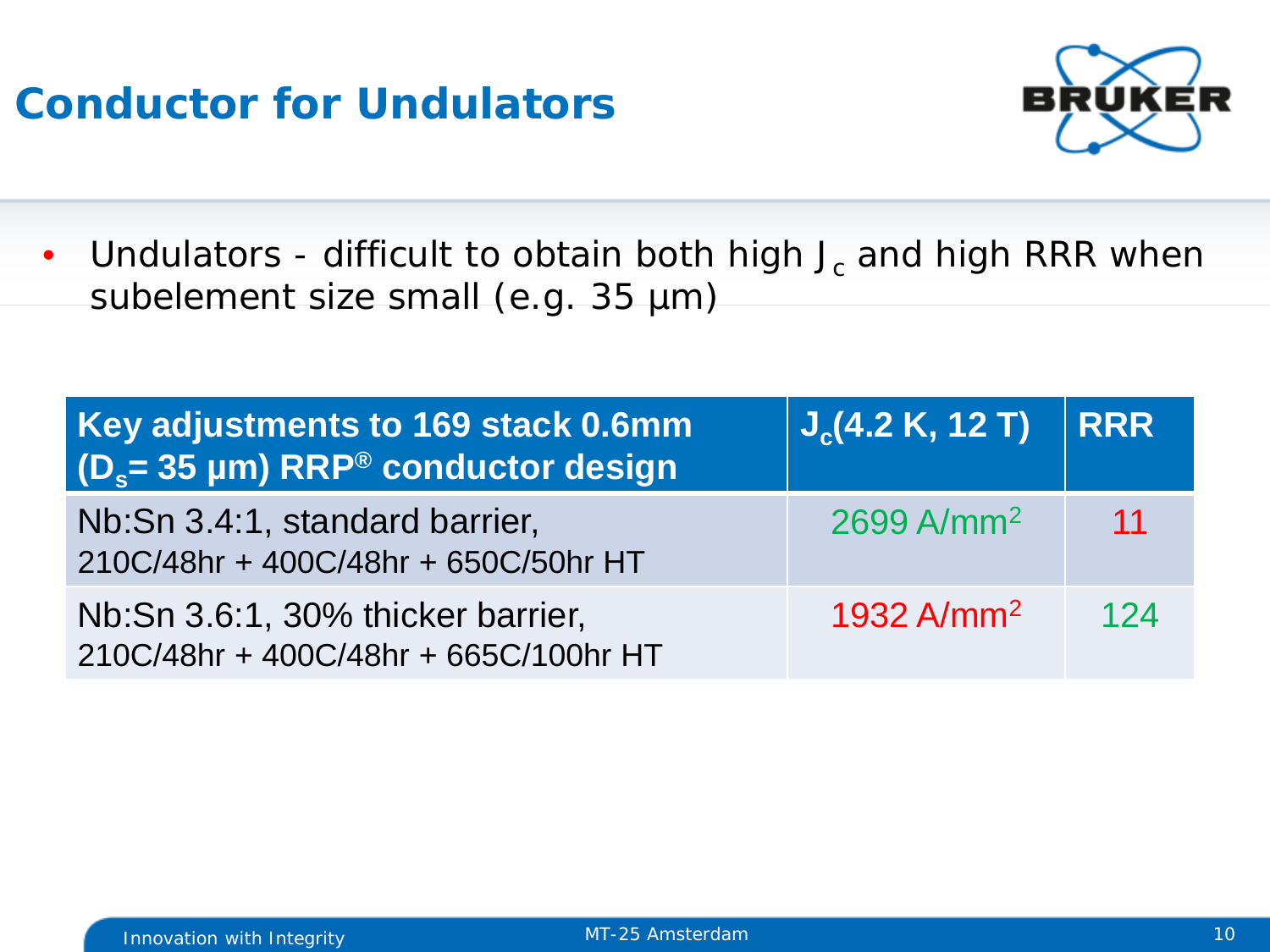### **Conductor for Undulators**



• Sanabria (FSU) developed a heat treatment approach to reduce Nausite layer allows for more useful currents at the small  $D_{\text{eff}}$ 

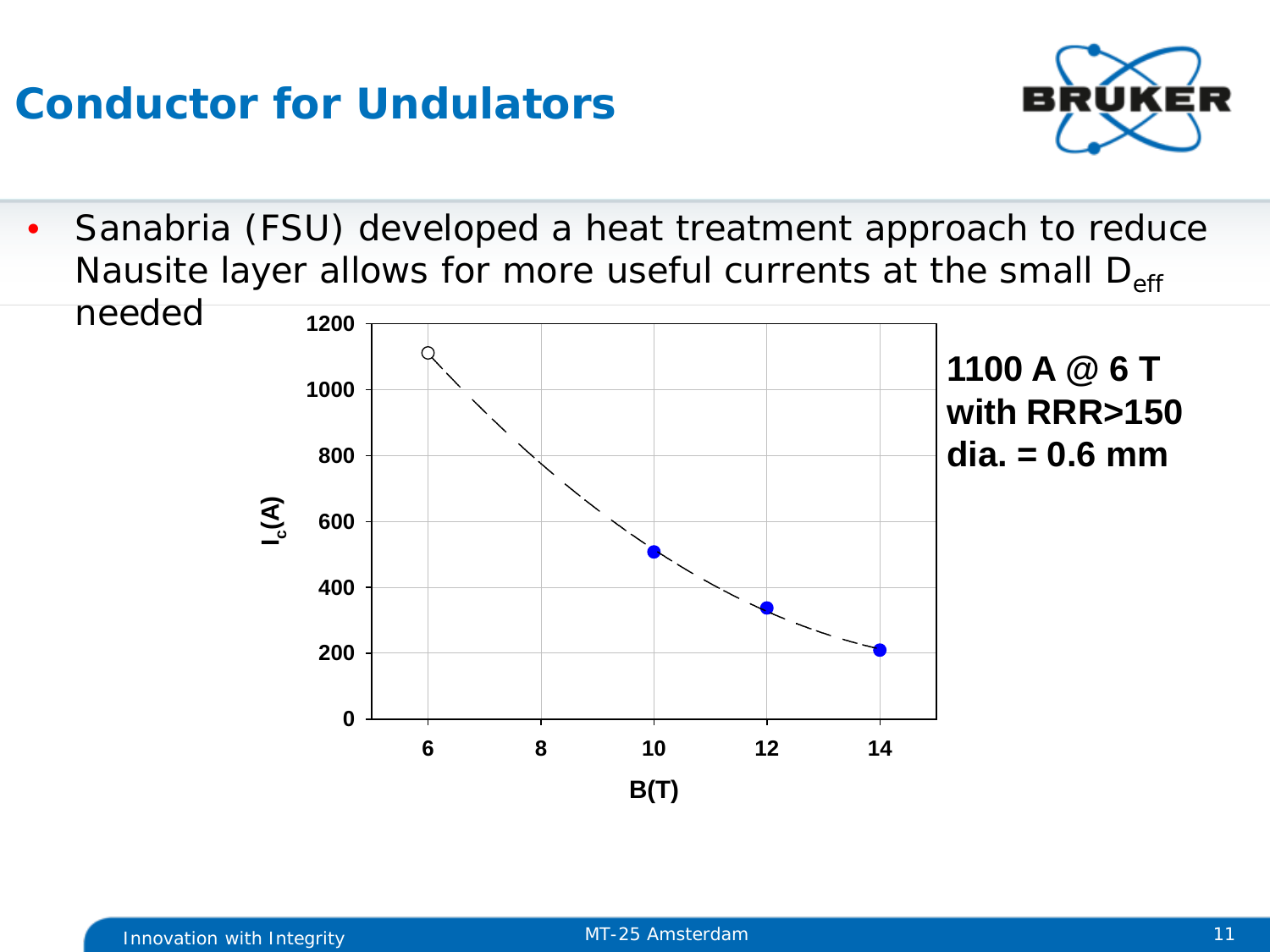### **Nb<sub>3</sub>Sn at elevated temperatures**



 $T_c$  of ~18K coupled with high J<sub>c</sub> means there is useful currents at elevated temperatures (cryogen free environments)



- Spreadsheet @<http://researchmeasurements.schralpit.com/ese-scaling-spreadsheet/>
- Ekin et al., "Extrapolative Scaling Expression: A Fitting Equation for Extrapolating Full Ic(B,T,ε) Data Matrixes From Limited Data" IEEE Transactions on Applied Superconductivity, VOL. 27, NO. 4, June 2017